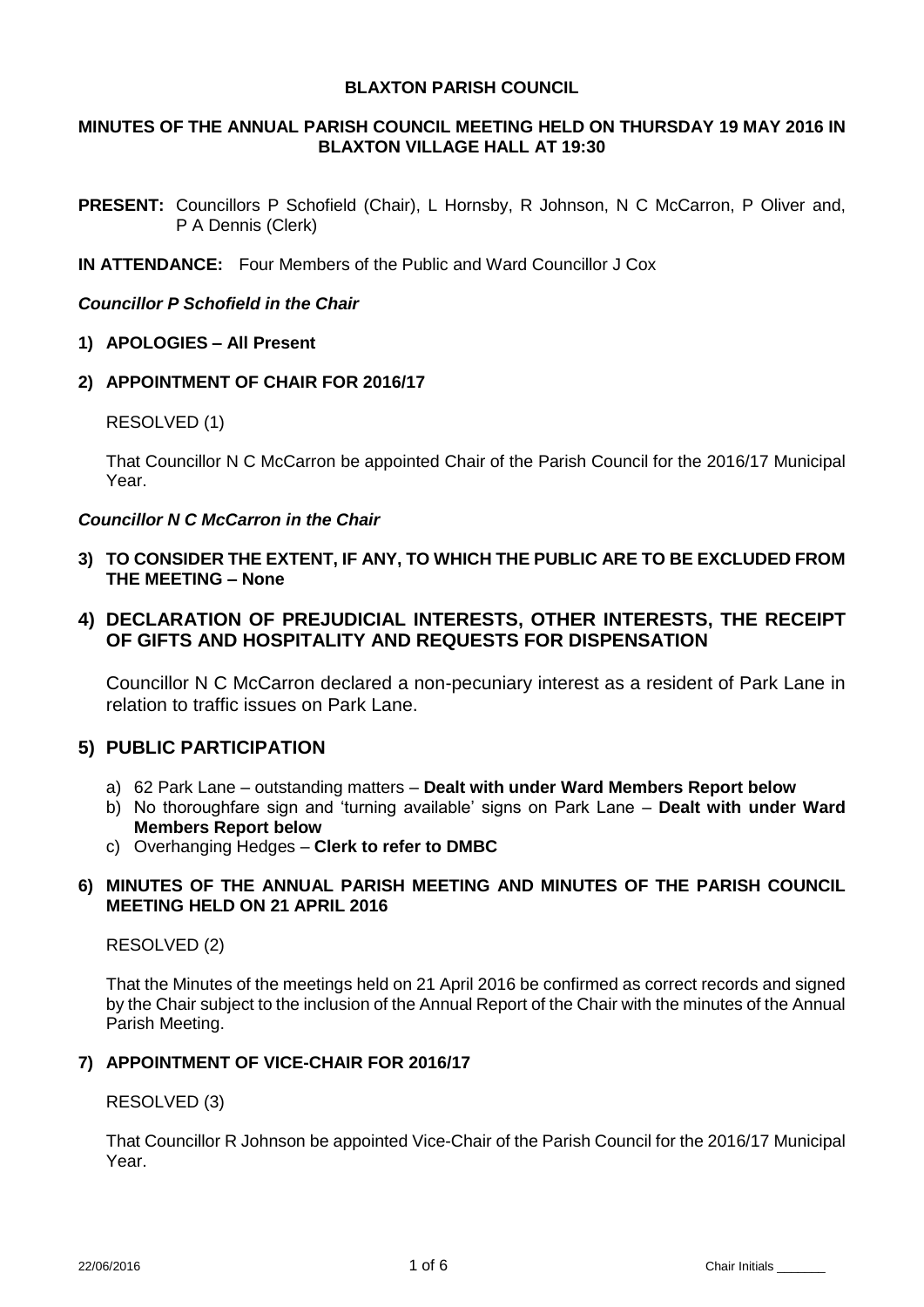# **8) APPOINTMENT OF INTERNAL AUDITOR FOR 2016/17**

RESOLVED (4)

That Graham Cawthorne be reappointed Internal Auditor for 2016/17.

# **9) APPOINTMENT OF PARISH COUNCILLORS TO UNDERTAKE THE HALF YEARLY INTERNAL AUDIT OF THE ACCOUNTS FOR 2016/17**

RESOLVED (5)

That Councillors L Hornsby and P Oliver be appointed to perform the half yearly Internal Audit for 2016/17.

## 10) **APPOINTMENT OF REPRESENTATIVE AND DEPUTY REPRESENTATIVE TO DMBC PARISH COUNCILS JOINT CONSULTATIVE COMMITTEE FOR 2016/17**

RESOLVED (6)

That Councillor N C McCarron be appointed Parish Council representative and that Councillor R Johnson be appointed Deputy representative to the DMBC Parish Councils' Joint Consultative Committee for 2016/17.

# **11) APPOINTMENT OF REPRESENTATIVES (2) TO THE BLAXTON VILLAGE HALL COMMITTEE FOR 2016/17**

RESOLVED (7)

That Parish Councillors N C McCarron and L Hornsby be appointed as Parish Council representatives on the Blaxton Village Hall Committee for 2016/17.

# **12) APPOINTMENT OF REPRESENTATIVES (2) TO THE BLAXTON AND FINNINGLEY PLAYING FIELD ASSOCIATION FOR 2016/17**

RESOLVED (8)

That Parish Councillors P Schofield and L Hornsby be appointed Parish Council representatives on the Blaxton and Finningley Playing Field Association for 2016/17.

# **13) APPOINTMENT OF REPRESENTATIVES (2) TO THE SOUTH YORKSHIRE BRANCH OF THE YORKSHIRE LOCAL COUNCIL ASSOCIATIONS FOR 2016/17**

RESOLVED (9)

That Councillor N C McCarron be appointed Parish Council representatives to the South Yorkshire Branch of the Yorkshire Local Councils' Associations for 2016/17.

# **14) APPOINTMENT OF REPRESENTATIVE ON AIRPORT CONSULTATIVE AND NOISE MONITORING COMMITTEES FOR 2016/17**

RESOLVED (10)

That Councillor N C McCarron be appointed Parish Council representative to the Airport Consultative and Noise Monitoring Committees for 2016/17.

# **15) MATTERS ARISING FROM THE MINUTES – None**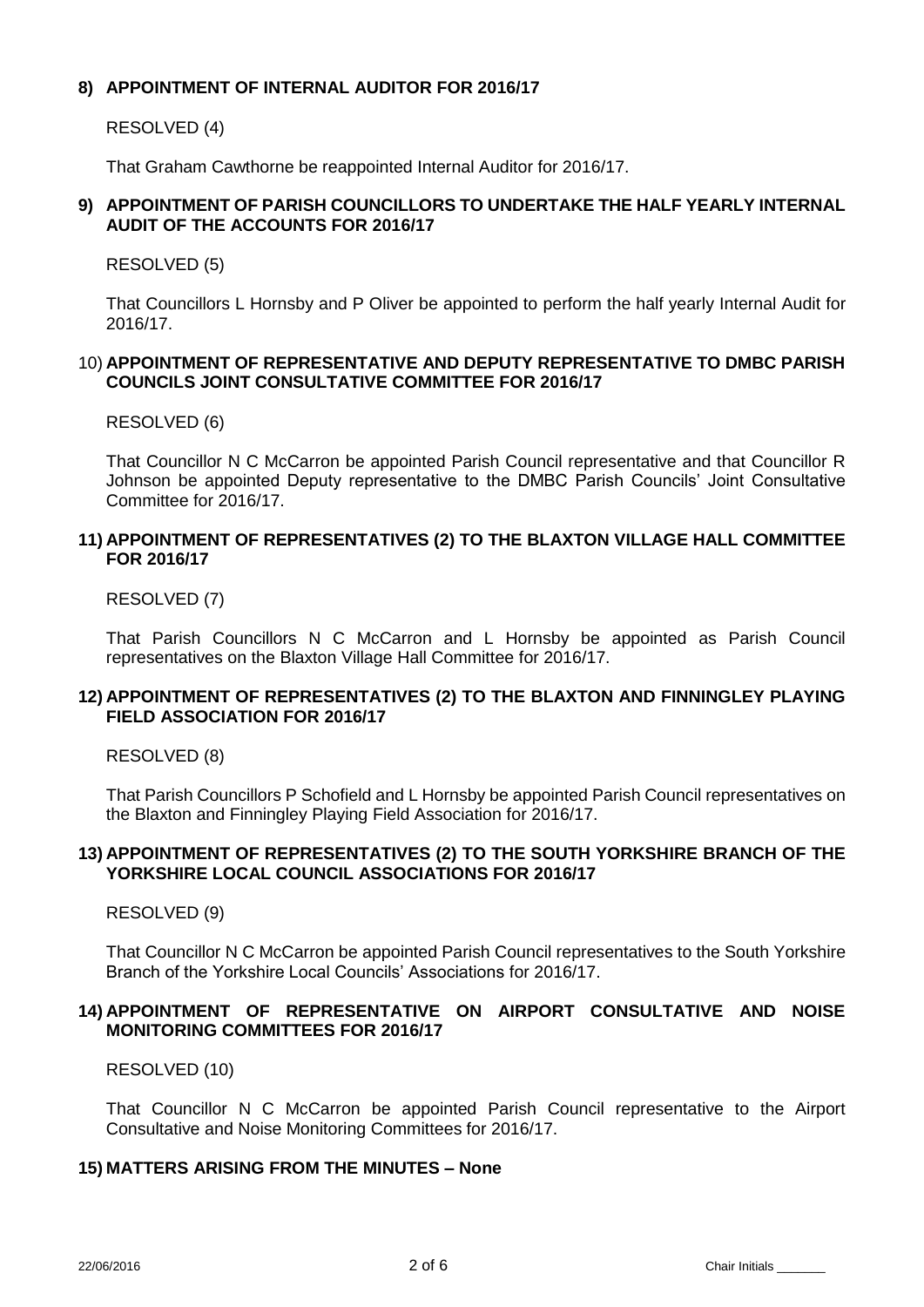# **16) DONCASTER SHEFFIELD AIRPORT**

## a) Noise Monitoring Equipment on Summerfields Drive – Resolutions 6 and 7

RESOLVED (11)

That it be noted that the portable noise monitoring equipment was apparently still not operational and that the Clerk be requested to follow up on this unacceptably long delay with the Airport.

b) EasyJet Training Schedule – 17 May to 13 July 2016 – **Noted**

## c) Noise Quota Count

Councillor Johnson asked if the Council's Representative on the Airport Committees would request details of the Noise Quota Count and the impact of the regular training flights and increased freight and passenger traffic, often using older aircraft, on the Quota.

RESOLVED (12)

That the request be endorsed.

## **17) POLICING ISSUES**

#### RESOLVED (13)

That South Yorkshire Police be requested to reinstate the monthly police activity reports to Parish and Town Councils or the brief attendances by the Police at Council meetings so that Community Representatives are kept informed of activities in the area.

## **18) DMBC COMMUNITIES EAST AREA TEAM ISSUES**

#### a) Accident Blaxton Roundabout 2 April 2016 – DMBC response to concerns

The response from DMBC Highways which indicated that no action would be taken on the issues of speed, traffic counts and visibility at Blaxton Roundabout was considered.

Members were incensed at this decision, especially since census strips had been provided in Auckley and other nearby areas since the decision to take no action in Blaxton had been issued.

Ward Member Jane Cox agreed to raise the Council's concerns with DMBC.

#### RESOLVED (14)

That the Clerk be requested to notify DMBC of the Council's disbelief at the refusal to take any action to protect users of the roundabout and pedestrians or even assess traffic volumes at a junction for which no census records exist and where regular minor accidents occur.

RESOLVED (15)

That the correspondence also be copied to The Mayor for comment.

- b) Doncaster in Bloom 2016 **Noted**
- c) DMBC Small Grants and Seeds Fund **Noted**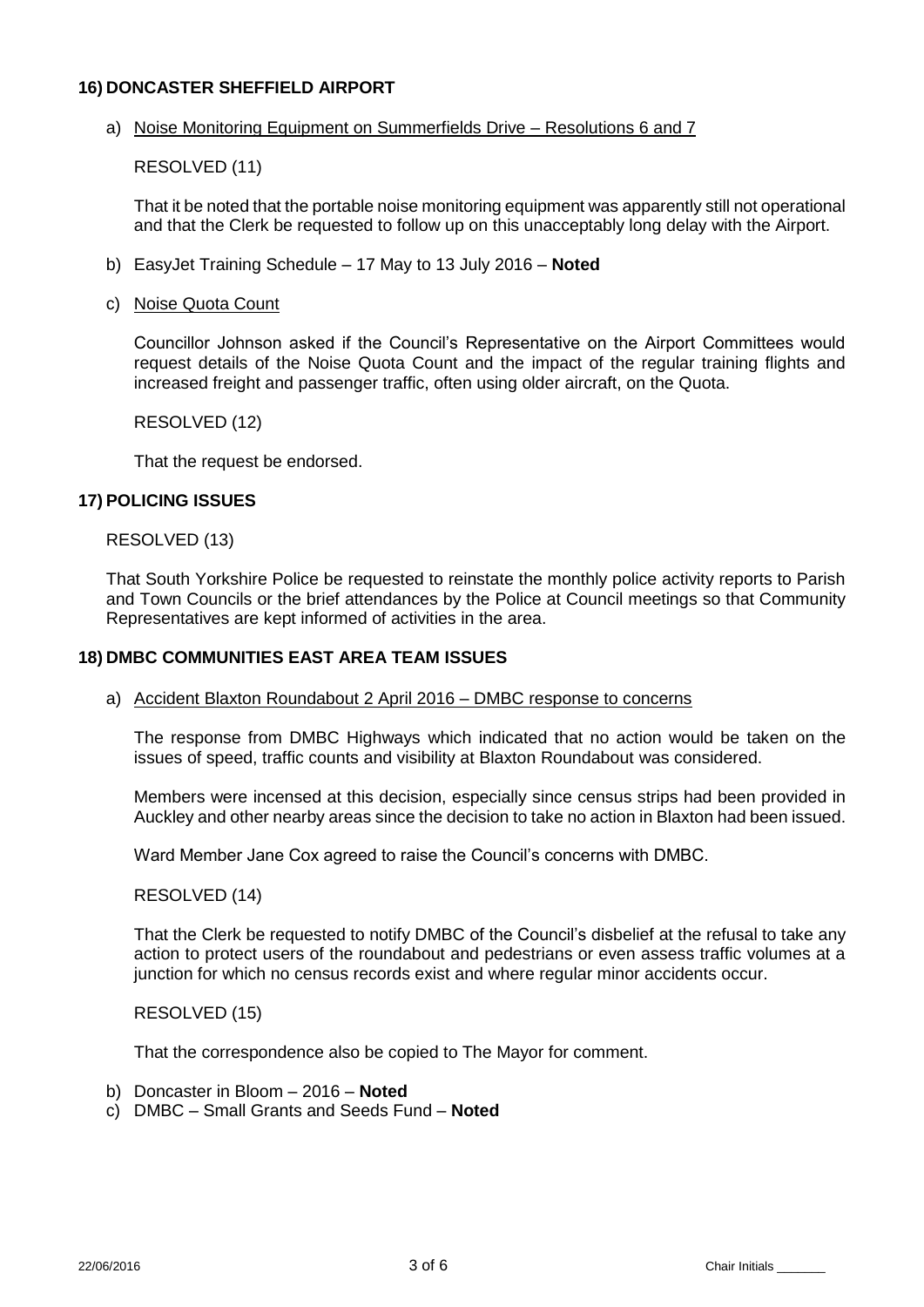## **19) WARD MEMBER REPORT**

## a) Planning Approval 15/02005/FUL – Signage at 62 Park Lane

During Public Participation members of the public expressed concern about the lack of progress with the provision of the signs requested by the Council in February 2016 and the installation of a land drainage system at 62 Park Lane.

The Clerk explained that the Planning Officer had confirmed that he was in contact with the Agent in respect of these issues and that the drainage condition was not due to be met until 30 June 2016. The Clerk also advised residents that the Planning Officer would be happy to discuss the drainage issue with the occupants of the neighbouring property.

RESOLVED (16)

That the Clerk request DMBC to explain what progress has been made on the change of the gate signage and on the land drainage at 62 Park Lane.

#### b) Planning Approval 15/02005/FUL – Signs along Park Lane to indicate that turning is available

It was reported that the 'No Thoroughfare' sign had been ordered for installation at the junction of New Street and Park Lane. However, the locations for the display of signs by residents were still to be determined and a request for a DMBC representative to meet residents on site to advise on effective and legal locations had been made.

RESOLVED (17)

That the reports be noted

## **20) ACCOUNTS & FINANCIAL MATTERS**

a) May 2016 Payments

RESOLVED (18)

That the following invoices be authorised for payment:-

| Payee/Invoice No                    | <b>Description</b>                                                                              | <b>Net</b> | <b>VAT</b> | <b>Total</b> |
|-------------------------------------|-------------------------------------------------------------------------------------------------|------------|------------|--------------|
| Came & Company<br>4285469           | Insurance 01/06/16 - 31/05/17                                                                   | 512.83     | 0.00       | 512.83       |
| <b>G</b> H Cawthorne<br>2016-17 (2) | Internal Audit 2015/16                                                                          | 200.00     | 0.00       | 200.00       |
| Glendale Countryside<br>GC446PC0047 | BPF Grass Cutting 15/04/16                                                                      | 35.31      | 7.06       | 42.37        |
| Need A Hand<br>1678                 | BPF - Make, install, apply<br>preservative to two wooden benches<br>+ one wooden table 22/04/16 | 595.00     | 0.00       | 595.00       |
| Need A Hand<br>1686                 | Cut and strim grass on Joint Playing<br>Field Ramp 15/05/16                                     | 50.00      | 0.00       | 50.00        |
| Need A Hand<br>1690                 | Cut and strim Blaxton Playing Field<br>Entrance 10/05/16                                        | 25.00      | 0.00       | 25.00        |
| N C McCarron                        | Replacement keys - Notice Board<br>and War Memorial Electricity box<br>29/04/16                 | 4.17       | 0.83       | 5.00         |
| P A Dennis                          | Salary May 2016                                                                                 | 360.26     | 0.00       | 360.26       |
| P A Dennis                          | Office, Telephone, Broadband<br>Allowance May 2016                                              | 23.60      | 0.00       | 23.60        |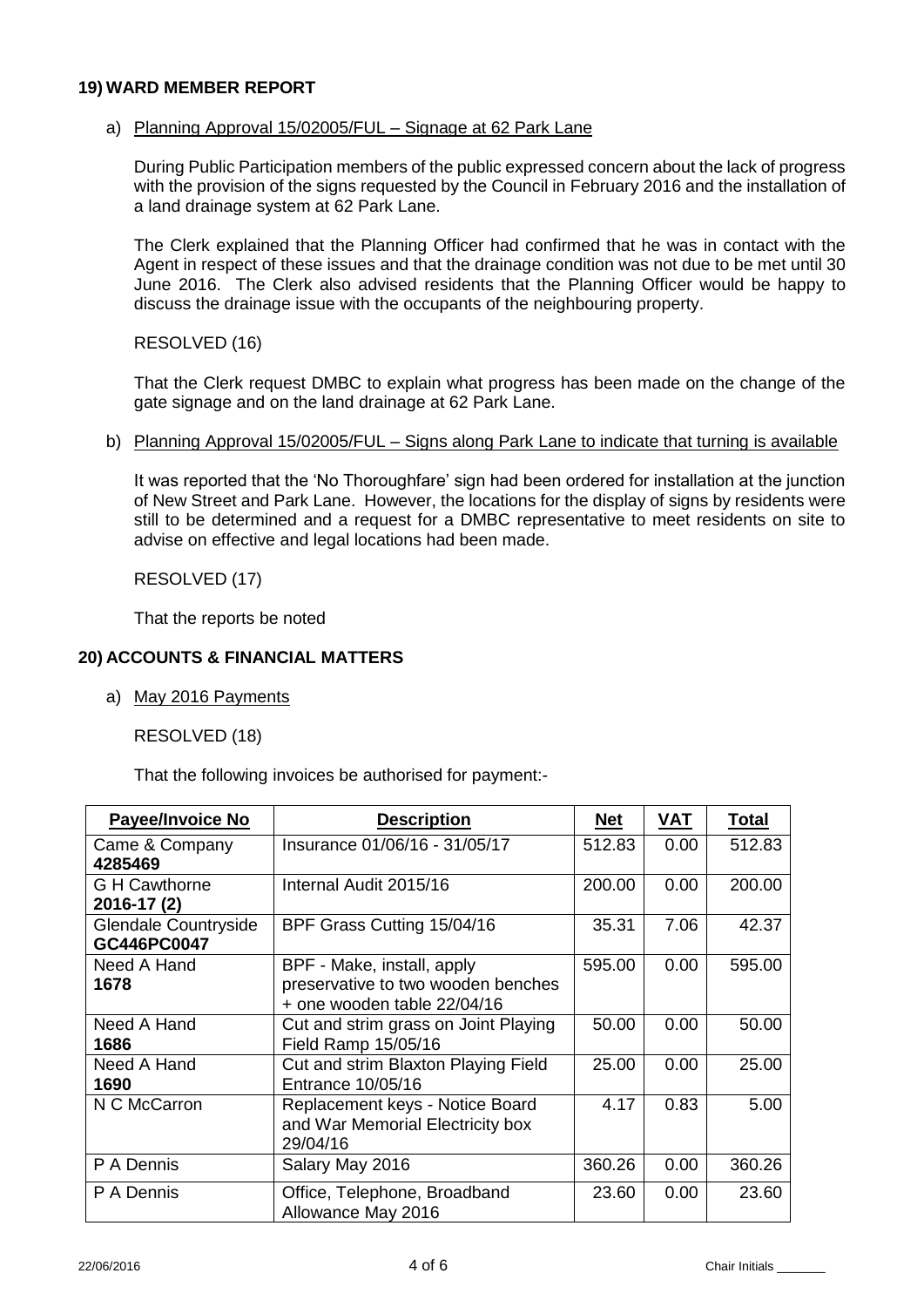| <b>Payee/Invoice No</b> | <b>Description</b>                                                 | <u>Net</u> | <u>VAT</u> | <u>Total</u> |
|-------------------------|--------------------------------------------------------------------|------------|------------|--------------|
| P A Dennis              | Reimbursement for 1&1 Website<br>Hosting costs 08/05/16 - 08/06/16 | 19.99      | 4.00       | 23.99        |
| <b>HMRC</b>             | Month 2 Contributions                                              | 91.40      | 0.00       | 91.40        |
|                         |                                                                    |            | Total      | 1929.45      |

- b) Bank Reconciliation April 2016 **Noted**
- c) Balances against the Precept to 12 May 2016 **Noted**
- d) Budget Review

RESOLVED (19)

That the Clerk be requested to provide a report to a future meeting to enable the planned budget for 2015/16 to be reviewed and consideration given to producing a long-term projects plan.

e) Annual Financial Return 2015/16

RESOLVED (20)

That Section 1 of the Return – Annual Governance Statement – be approved and signed by the Chair.

RESOLVED (21)

That Section 2 of the Return – Accounting Statements 2015/16 and the associated financial statements – be approved and signed by the Chair.

RESOLVED (22)

That the Internal Audit Report for 2015/16, which required no action, be received and noted.

f) War Memorial – Gravel

The ongoing problems of the shallow gravel surface on the area around the memorial and gravel overflowing onto the pavement were discussed.

RESOLVED (23)

That the Clerk obtain advice and quotations from Contractors on how to increase gravel depth and prevent runoff.

g) Bulbs – Between first two trees on Blue Bell verge

RESOLVED (24)

That daffodil bulbs be purchased at the appropriate time for planting between the two trees nearest to the Blue Bell.

### **21) PLANNING**

a) Planning Applications

RESOLVED (25)

That no objections be raised in respect of the following planning application **16/01190/FUL** – North View, Station Road, Blaxton – Conversion of Loft Space